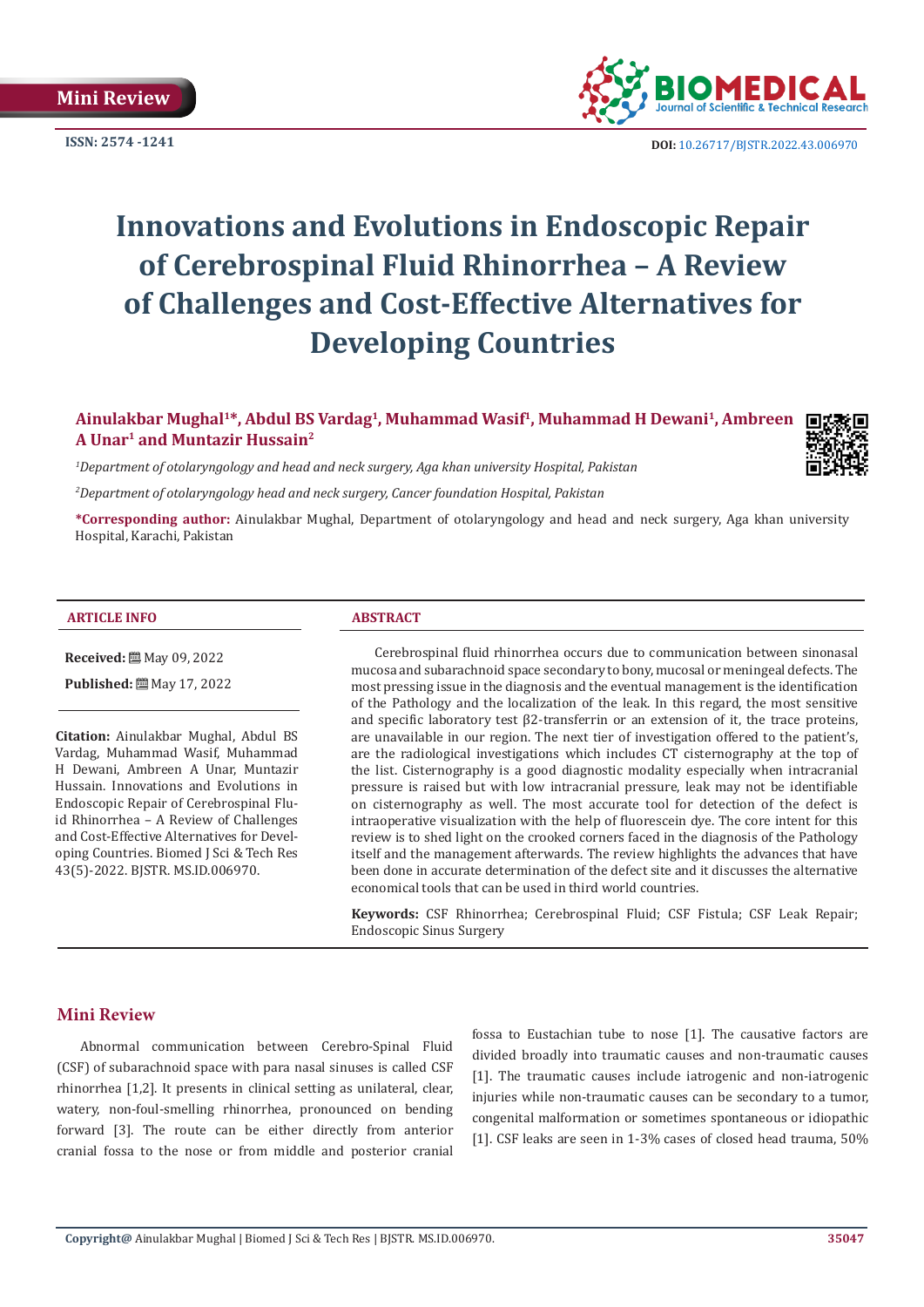of these are clinically evident within 48 hours [4,5]. In all of the abovementioned causes, intracranial CSF pressure can be either normal or raised [1]. In modern era the rate of spontaneous CSF leaks has been increased and the etiology tales back to increase in obesity in turn increasing the rate of intracranial hypertension, history of cranial or sinus infections and prior trauma causing weakness of the skull base structures [6].

A few cases of CSF rhinorrhea have been reported post COVID-19 swab testing [7,8]. In children the most common cause is iatrogenic 54% after treatment of skull base tumors, congenital skull base defect 30-40% and head trauma 30% [9]. The youngest patient operated on for CSF leak repair was 1.5 months old [9]. Most commonly involved site is cribriform plate (52-56%) [1,4]. Defects in sphenoid were seen mostly in iatrogenic injuries (27-47.3%) [1,4]. If CSF rhinorrhea is left untreated it may result in serious consequences like meningitis (most common), pneumocephalus and brain herniation [1,2,6]. In untreated CSF rhinorrhea risk of meningitis is 10-40% (10% risk per year (3)) and an early surgical intervention lowers the risk significantly [1].

# **Radiological Investigations & Lab-Workup**

In the management of CSF rhinorrhea the most challenging aspect have been the diagnosis and localization of the defect [10]. The diagnostic workup of CSF rhinorrhea involves radiological and laboratory tests. The laboratory investigations comprised of glucose and chlorine in nasal secretions, which was later modified into glucose oxidation test [10]. Although this test is cheaper but the results are inconclusive, confusing and non-specific hence is no longer recommended, even in a country with low socioeconomic state this is merely a waste of resources [11]. Identification of β2-transferrin by immunofixation and β-trace proteins in nasal secretions are the most sensitive and confirmatory tests for CSF rhinorrhea [1,9]. β2-transferrin has the sensitivity of 87-100% and specificity of about 71-100% [5,9]. In our country β2-transferrin and β-trace proteins testing is not available. Successful surgical repair demands an accurate identification of leak. The reliable radiological sources include combinations of CT and planar tomography, CT cisternography, MR Cisternography, High resolution CT scan and radionuclide cisternography [5].

For cisternography Lumbar puncture followed by intrathecal injection is required. The incidence of complications is low, but it causes patient discomfort and adds to expenses [5]. In Patients with negative preoperative cisternography rate of intraoperative leak identification with help of intrathecal fluorescein is 25- 64% [12]. This is a significantly high number and thus one may proceed with the procedure without CT/MR cisternography if the clinical suspicion of leak is high, especially in localities where cisternography is not readily available or the cost of this modality is not bearable by the patient.

#### **Scar to scar-less Surgery**

The traditional gold standard for repair of sinonasal CSF leak used to be open craniotomy approach. It would produce an ease of access and broader view for the surgeon [6]. The patients may end up with intracerebral hemorrhage, surgical scar, frontal lobe deficits and long hospital stays ultimately causing a financial burden [13]. The success rate following approach by anterior craniotomy was almost 75% [3]. The first ever repair of CSF leak done purely with endoscopic approach dates back to 1981 when Wigand proposed initial description of skull base repair through nose using rigid endoscopes [1,13]. Rigid endoscopes helps surgeon in a good approach to base of skull and related structures and have multiple advantages to the usual craniotomy approach [1]. With development of fine techniques and durability of nasal pedicle flaps, and endonasal endoscopic approach for CSF leak repair has become the standard of care [6,14]. This approach has the advantage of no surgical scar, magnified visualization, lower surgical morbidity and lower failure rates as compared to open craniotomy technique [1,6]. Success rates of 80-94% for CSF leak repair by endonasal endoscopic approach has been reported in literature [2,6]. The different techniques to repair leak by endoscopic approach include using fascia lata, cartilage, temporalis fascia graft, pedicles flaps and perichondrium [4].

#### **Recent Advances**

#### **Computer Assisted Navigation System (CANS)**

The para nasal sinuses are bordered by vital structures like orbit, eye and lacrimal drainage system, these structures are prone to injury during endoscopic Rhinological procedures and may cause serious complications [13]. In 1980, Klimek and his team developed the use of Computer Assisted Navigation System (CANS) in rhinology [13]. CANS use a localization technique with help of electromagnets and provides very precise surgical field. Intraoperative, the current position of surgical instruments, their depth, angle and approximate distance with nearby structure is shown [13]. In 2002 the use of CANS for CSF rhinorrhea repair was endorsed by American Association of Otolaryngology [13]. However, this technique is not very cost effective, and its use is mainly recommended in cases of recurrent CSF rhinorrhea. (JUST CHECK IF we can find a reference for this).

#### **Use of Fluorescein Dye**

Intraoperative correct localization of defect is the biggest challenge in the management of CSF rhinorrhea [2]. Trendelenburg position of the patient and prolong forced inspiration by the help of anesthetist are a few maneuvers known to raise intracranial pressure and better localization of the leak [15] The use of intraoperative intrathecal fluorescein in localization of site of CSF leak was first described by Kirchner and Proud in 1960, since then it has been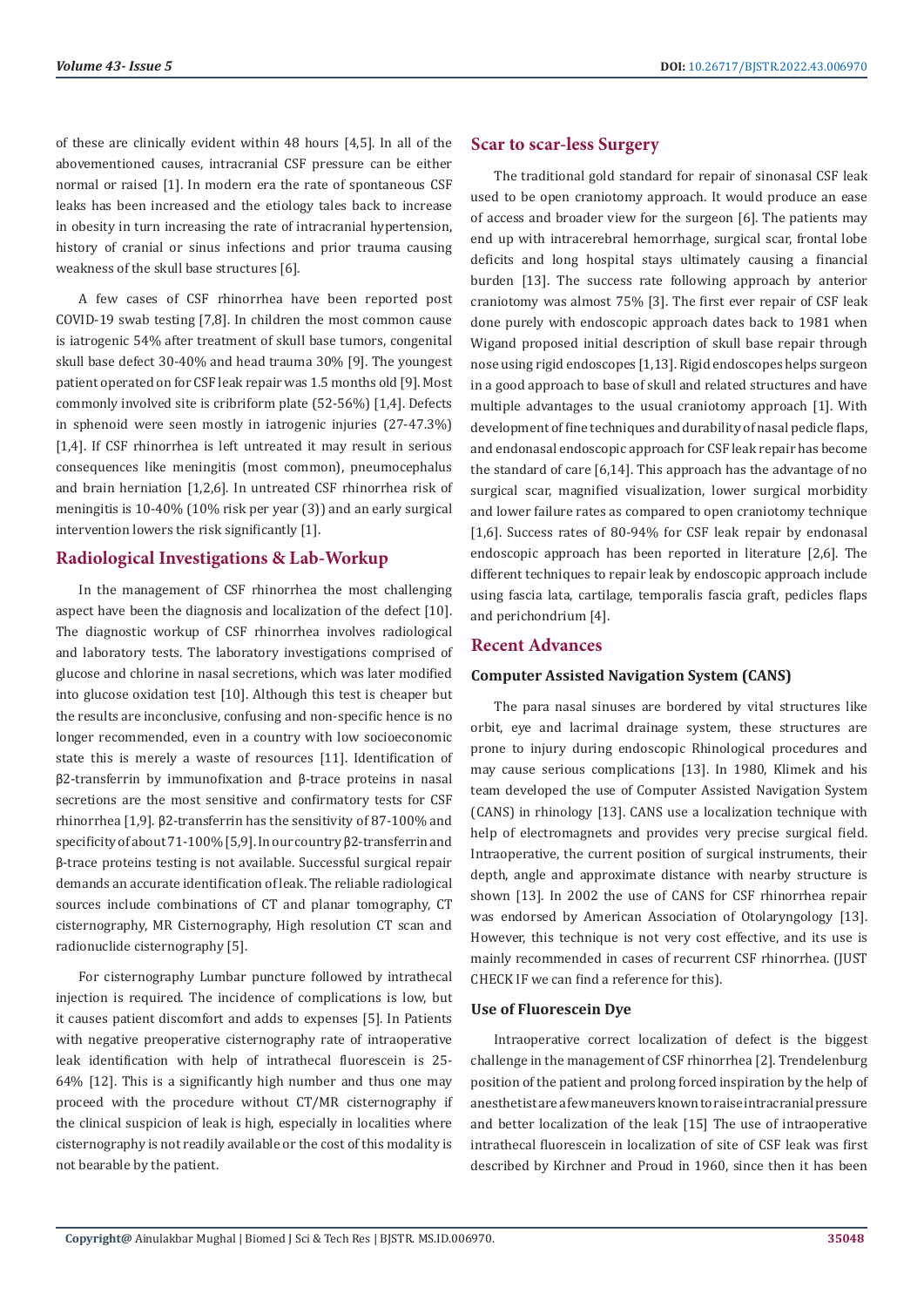most effective and actively favored [2]. It gives CSF a bright yellow green color which helps to demarcate it from the nasal secretions and irrigation fluids [14]. It is also helpful in checking the proper closure as the CSF is enhanced with a yellow green color and cannot be confused with nasal secretions. The most supported technique for administration of drug in intrathecal space is insertion of lumbar drain preoperatively. Many large cohorts show good safety profile for the dye at doses <50 mg, however complications like seizures, opisthotonus, lower extremity paresis (transient or permanent) and cranial nerve deficits may occur [2,6,12]. Although intrathecal fluorescein is very helpful for the operating surgeon in detection of leak but absence of fluorescein in the nose cannot rule out presence of CSF leak. In a series by Rahul et al, the sensitivity of 73.8% (95% CI 57.7%-85.6%) with false negative rate of 26.2% (95% CI 15.8%- 43.5%) has been reported [2].

#### **Fluorescent Properties of Fluorescein**

A mixture of lights of different wavelengths, combine to form white light. The color of object we see is actually the particular color's wavelength reflected by that object [14]. Concentrated fluorescein is orange in color but when diluted it gives off a bright yellow-green color. A blue colored light source can intensify the yellow-green effect. The usual ENT light source used in operative rooms creates white light [14]. By placing a blue filter in front of white light blocks all other wavelengths and blue light is produced. This blue light helps in visualization of very minor leaks not visible by white light [14]. A commercially produced blue light filter system is available and costs between 15-20,000USD.

### **Considerations in a Low Socioeconomic Country**

The diagnostic and treatment options for CSF rhinorrhea repair has evolved with time but they are not affordable in certain small setups and third world countries. In post-traumatic cases where history and examination is evident no laboratory and extended radiological tests are required. Intra operative localization followed by repair is a cost-effective option. Other options include;

### **Topical Fluorescein Dye**

As discussed earlier, Intra operative fluorescein lumbar puncture is the most credible method of defect localization by skull base surgeons, but the procedure needs a lumbar puncture expert and has certain complications [2,4,10]. In 2000, Jones et al coined use of intranasal topical fluorescein in intraoperative localization of skull base defect [12]. They applied 5-10% non-diluted fluorescein (amber/yellow) in nasal cavity, CSF flow was noted by change in color (yellow to green) and the source of fluid responsible for color change was traced with standard endoscopic light [12]. In 2003 this method replicated in office-based setting for pre-operative testing by Saafan et al on a cohort of 25, no complications were

encountered, and 100% results were seen [15]. In 2009, topical fluorescein was used in clinical as well as operative settings again with 98-100% accurate results [10]. Use of intranasal fluorescein is a tool with high accuracy and can be implemented as an alternative to expensive laboratory and radiological tests in population with restricted resources.

## **Blue Filter Paper**

With surgeon's preference to intrathecal fluorescein another cost effective solution was elaborated by Narinder et all in 2013. He replaced the commercially produced blue filter (fluorescein blue filter system, part # 20 1000 32; Karl Storz GmbH & Co, Tuttlingen, Germany) with a very low cost locally produced filter paper [14]. The night blue filter paper number 74 normally used in photography and stage lights was used [14]. That paper could withstand peaks of temperature. Approximately 5 mm sized disc were cut by the help of hole punch. 0.25 ml of 10% of fluorescein was diluted in 10ml of patient's CSF and given 30 minutes prior by lumbar puncture before the induction of anesthesia [14]. Post operatively the surgeons were asked to rate the ease of identification in compared to the usual white light identification and they rate 7.7/10 [14]. Again this method is very low cost as a single sheet (50 cm x 61 cm) cost around 10 USD and only a 5 mm sized filter paper is required in one case [14]. This area can be a seed for further research in our own population and if proved safe, guidelines for a third world country can be elaborated.

### **Post-Operative Care**

Post-operative care and guidance is an integral aspect of patient care and needs impetus while counseling patients after their surgeries. Primarily the post-operative care would focus on the etiology of the condition; however there are certain common determinants for the care [16]. These include small details like minimizing exertion, avoidance of blowing the nose, keeping the patient in recumbent position for 12-24 hours at least and ultimately guidance regarding air travel and driving. Literature has also stressed on a multimodality approach to the pathology [16]. Though, the surgical intervention might cater to the defect, but in cases involving a spontaneous leak, the underlying pathology can lead to treatment failure [16,17]. Hence, attention should be paid to ancillary studies, if the history raises a clinical suspicion.

# **Conclusion**

CSF rhinorrhea is a disease with increasing incidence. We have discussed the recent consensus on diagnosis, investigation and surgical management on the basis of opinion of experts and evidence-based literature. We have also discussed surrogate costeffective options in diagnosis and surgical intervention for small setup centers and third world countries. We have also highlighted